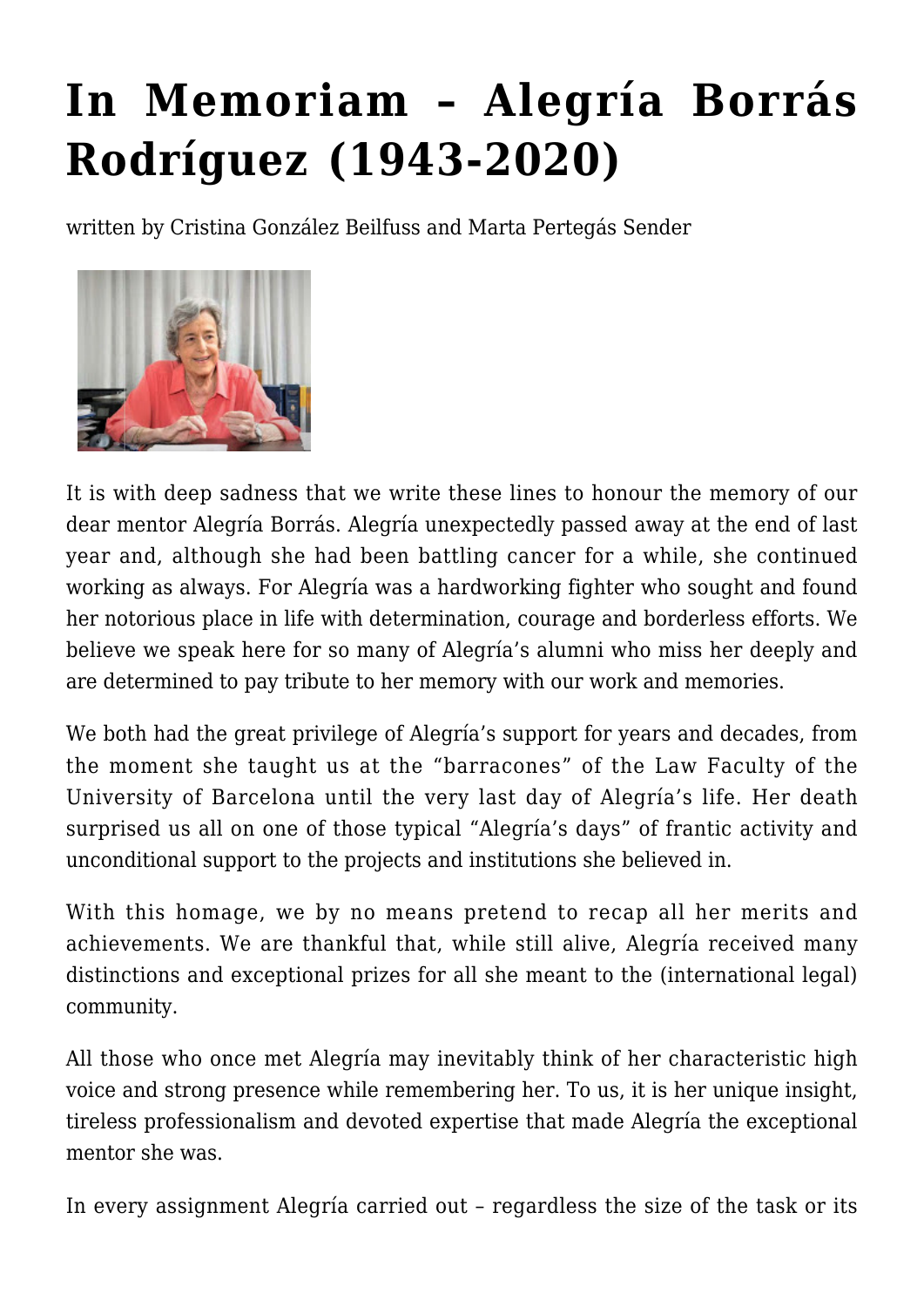specific context -, Alegría showed profound dedication and daily perseverance. Behind a *joie de vivre* – how can one by the name of Alegría otherwise come across? – there was an exemplary academic rigor and uncountable hours of day and night work.

Alegría will always be remembered as someone who transformed our discipline in recent years. She did so, from her Chair in Barcelona, where many of us first discovered private international law thanks to her teaching. Her classes were enriched by the many anecdotes of places (Brussels, The Hague…) and instances (the GEDIP, l'Institut, the Academy, …) that, back then, sounded like remote laboratories of private international law. Little did we know that we would marvel around the privilege of sharing missions and tasks with Alegría in such venues in the years to follow.

We have indeed witnessed how Alegría contributed, to the approximation of Spain to such poles of uniform private international law. For decades, Alegría wisely brought Spain to any negotiation table on private international law, and she proudly brought the results of such international work back home. We think it is fair to say that, without Alegría, international and European private international law might not have the right channels to permeate into the Spanish legal system. This is not a sporadic success; it requires titanic efforts and perseverance for decades. Actually, for Alegría, her international work was much more than the daily sessions at the Peace Palace or at the Council, the overnight work in committees and working groups or the taxi rides from and to the airport in rainy and grey weather. There was so much more… She made time for beautifully written and detailed reports to the relevant Ministries, for influential contacts with diplomatic posts and, not to forget, for raising awareness among the academic community. Her regular contributions to the *Revista Jurídica de Catalunya* , to the *Revista Española de derecho internacional* or to the *Anuario español de Derecho internaciona*l privado guided Spanish lawyers eager to keep track on "what was going on in Brussels or The Hague". Alegría knew how the machinery of international relations works and used these insights brilliantly to connect Spain to the international legal community, and vice versa.

The readers of Conflictsoflaws.net may associate the name of Alegría Borrás with significant milestones in the development of private international law over the past decades: Alegría was a key delegate of the Hague's Children Conventions, the Co-Rapporteur of the Child Support Convention, the Rapporteur of the